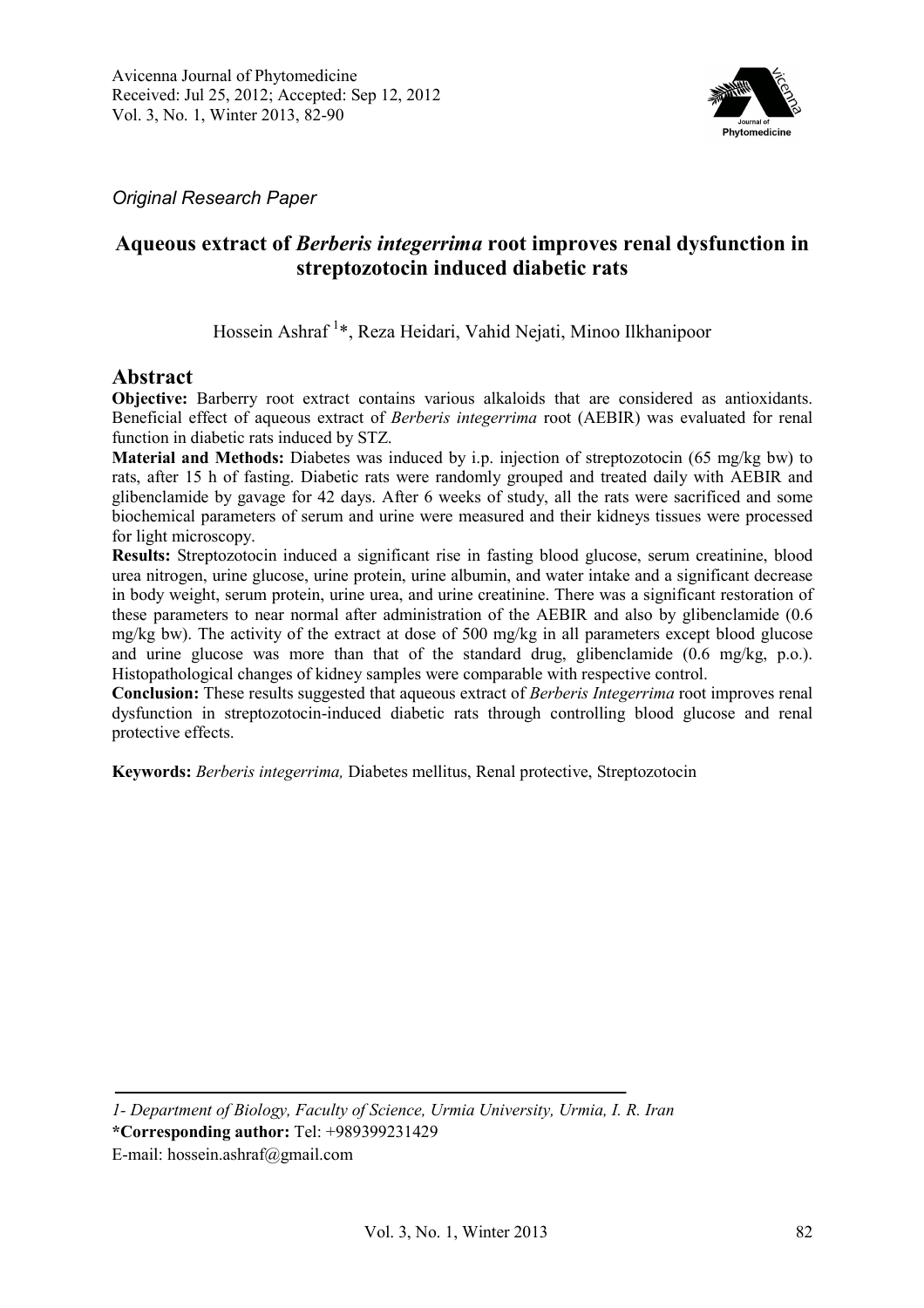# **Introduction**

Diabetes is a major degenerative disease in the world today, that is characterized by hyperglycemia, lipoprotein abnormalities, raised basal metabolic rate, defect in reactive oxygen species scavenging enzymes, and altered intermediary metabolism of major food substances (Edem, 2009). More than 170 million people worldwide suffer from diabetes and this number is likely to become more than double by 2030 (Wild et al., 2004). In Iran, approximately 2 million adults have been diagnosed with diabetes and about 4.4 million have impaired fasting glucose (Esteghamati et al., 2008). In people with Type I diabetes, the diabetic nephropathy is the most important cause of death, of whom, 30- 40% eventually develop endstage renal failure (Giorgino et al., 2004). Many studies have shown that good metabolic control is beneficial in slowing the progression of nephropathy in diabetes, and if the duration of diabetes is prolonged before reinstitution of normoglycaemia, nephropathy is not easily reversed (Renu et al., 2004; Floretto et al., 1998). Notwithstanding much research work, the diabetic kidney damages are increasing rapidly. Patients with diabetes kidney failure undergo either painful dialysis or kidney transplantation (NIDDK, 2007), which is both costly and harmful. Presently, researches to develop drugs that slow the progression of diabetic kidney damage with fewer side effects are being conducted, however, showing no significant outcome (Levey, 2002). This has led to increasing exploration of complementary and alternative medicine from natural sources having potent antidiabetic as well as nephroprotective activity with fewer side effects. Traditional medicines and extracts from medicinal plants have been extensively used as alternative medicine for better control and management of diabetes mellitus (Mahalingam and Krishnan, 2008).

*Berberis integerrima* belonging to the family berberidacae is an important medicinal shrub. This plant grows in most regions of Iran, especially in northern and northeastern regions of this country. The harvest time is in November. Due to having secondary metabolites such as Berberine, Oxyacanthine, Bermamine, Palmatine, Jateorrhizine, Columbamine, and Berberubine, this plant has many medicinal properties (Arayne et al*.*, 2007). Various properties are listed for different parts of barberry plant and these properties have been confirmed in various research. In addition to the antioxidant properties of Barberry fruit (Sabir et al., 1978), varieties of alkaloids are obtained from root and stem bark, which most important of them is Berberine (Ivanovska and Phlipov, 1999). Based on studies on Barberry root extract and its main alkaloid (Berberine), the following properties are listed: antioxidants (Sabir et al., 1978), anti-inflammatory effects (Ivanovska and Phlipov, 1999), hypoglycemia (Yin et al., 2002), hypolipidemic (Doggrell, 2005), collecting free radicals, reduction of oxidative stress (Kumar et al., 2008), etc. As the evidence of earlier studies shows that the whole plant of *Berberis integerrima* possesses flavonoids, alkaloids, and Berberine which are the major chemical constituents responsible for exhibiting antioxidant activity (Gilgun-Sherki et al., 2001; Ivanovska and Phlipov, 1999), the present study has been undertaken to evaluate the protective effects of aqueous extract of *Berberis integerrima* root in kidney tissues in streptozotocin-induced diabetic rats.

# **Materials and Methods Chemicals**

Streptozotocin (STZ) was purchased from Sigma Chemical Co. (St. Louis, MO, USA). All the remaining chemicals were of highest commercially available grade.

# **Plant material**

Wild samples of Barberry root (*Berberis integrrima*) were collected from suburb of Bavanat city (Fars Province, Iran) during November and December 2011 and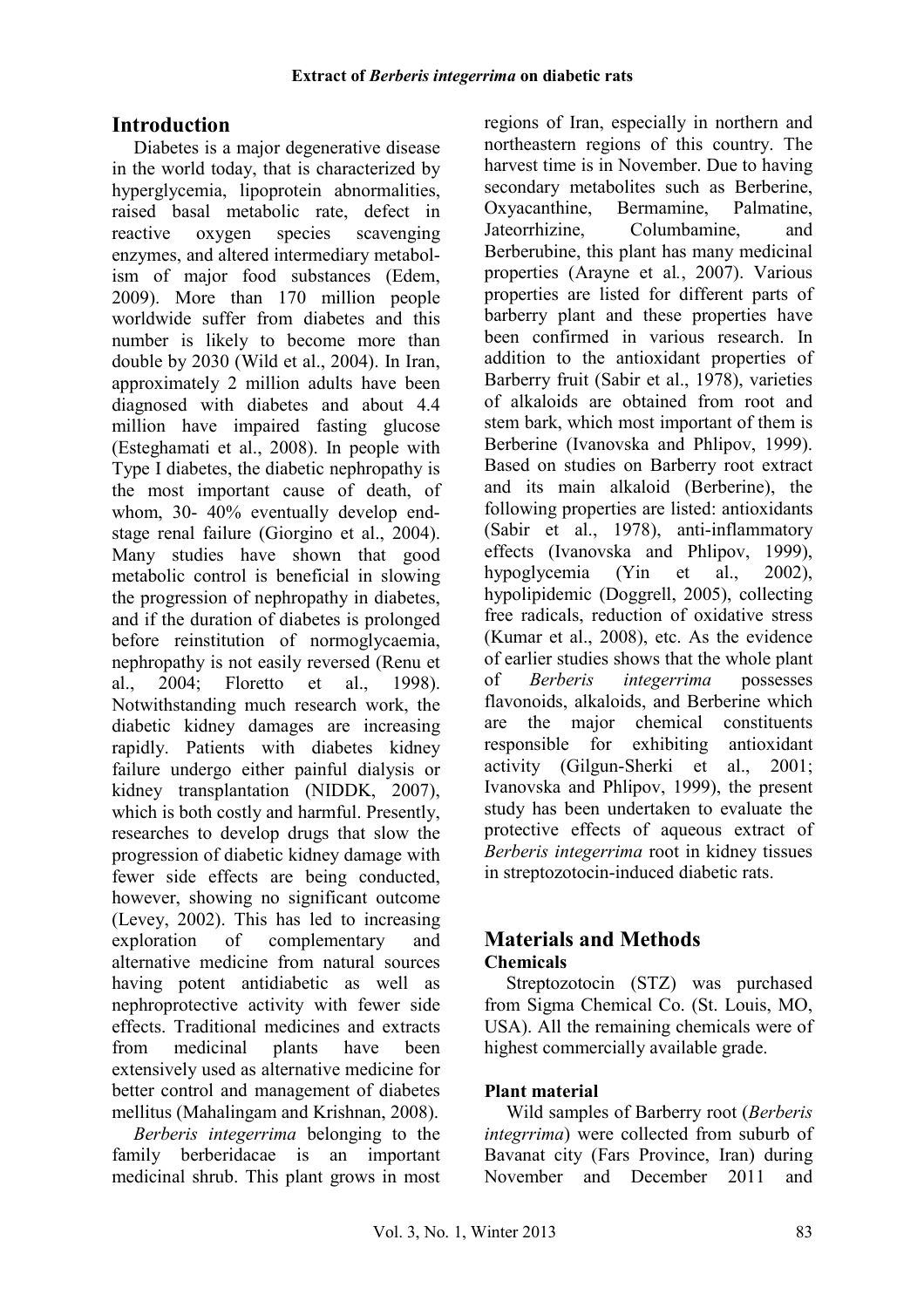identified by the Botany Department of Urmia University. A voucher specimen of the plant was deposited in the herbarium of the Faculty of Sciences, Urmia University, Urmia, Iran (No. 9059).

### **Preparation of aqueous extract**

Roots were dried in the shade after washing with cold water and then were powdered using dry grinder and passed through sieve. The aqueous extract was prepared by cold maceration of 150 g of powdered root barks in 500 ml of distilled water for 72 h. Then, the extract was filtered, concentrated, dried in vacuum (yield 10 g) and the residue was stored in a refrigerator at 2-8 °C for use in subsequent experiments (Nawel et al., 2011).

### **Animals**

Male Wistar rats weighing 180-220 g (obtained from the Pasteur Institute central animal house, Tehran, Iran) were housed in an air conditioned room under a 12:12 h light-dark cycle. The animals were allowed free access to tap water and standard laboratory rat food. All experimental procedures involving animals were approved by the Animal Research Ethics Committee of Urmia University of Faculty of Sciences, Urmia, Iran.

### **Acute toxicity study**

Acute toxicity study of aqueous extract of *Berberis integerrima* root was determined as per the OECD guideline No. 423 (Acute Toxic Class Method). It was observed that test extract was not lethal to the rats even at 2500 mg/kg dose. Hence, 10% (250 mg/kg) and 20% (500 mg/kg) of this dose were selected for further study (Gandhimathi and Sreedevi, 2012).

# **Experimental induction of diabetes**

Diabetes was induced in rats by intraperitoneal (i.p.) injection of streptozotocin (STZ) at a dose of 65 mg/kg bw, dissolved in 0.1 cold citrate buffer (pH=4.5) (Sancheti et al., 2010). Blood samples were taken from the tail vein 72 h after STZ injection to measure blood glucose levels by ACCU-Check glucose meter. Only animals with fasting blood glucose levels (after fasting for 12 h) over 300 mg/dl were considered diabetic and used for the further study (Hosseinzadeh et al., 2002).

## **Experimental design**

All animals were randomly divided into six groups with six animals in each group (Nawel et al., 2011).

1. Control treated with normal saline (10 ml/ $kg$ ).

2. Positive control treated with aqueous extract of *Berberis integrrima* root (500 mg/kg body weight).

3. Sham treated. Diabetic rats received normal saline (10 ml/kg).

4. Diabetic rats treated with aqueous extract of *Berberis integrrima* root (250 mg/kg body weight).

5. Diabetic rats treated with aqueous extract of *Berberis integrrima* root (500 mg/kg body weight).

6. Diabetic rats treated with glibenclamide (0.6 mg/kg of body weight) (Kazemi et al., 2010).

Animals were treated daily by gavage for 6 consecutive weeks. At the end of the study, the body weight in experimental animals was determined 6 weeks after the study by a digital balance. Animals were accommodated in metabolic cages for urine collection for 2 days in order to become familiar with the environment of the cage. Twenty-four h urine samples were collected from all groups to determine urine parameters. Then, animals were fasted overnight and anesthetized with chloroform (Pharmaceutical Partners of Japan). Blood samples were collected from the animals' hearts and the serum was separated by centrifugation (3000 rpm at 4°C for 15 min) and stored at -20 °C for different biochemical analyses.

## **Estimation of some serum and urine biochemical parameters**

Some biochemical parameters in serum including fasting blood glucose, blood urea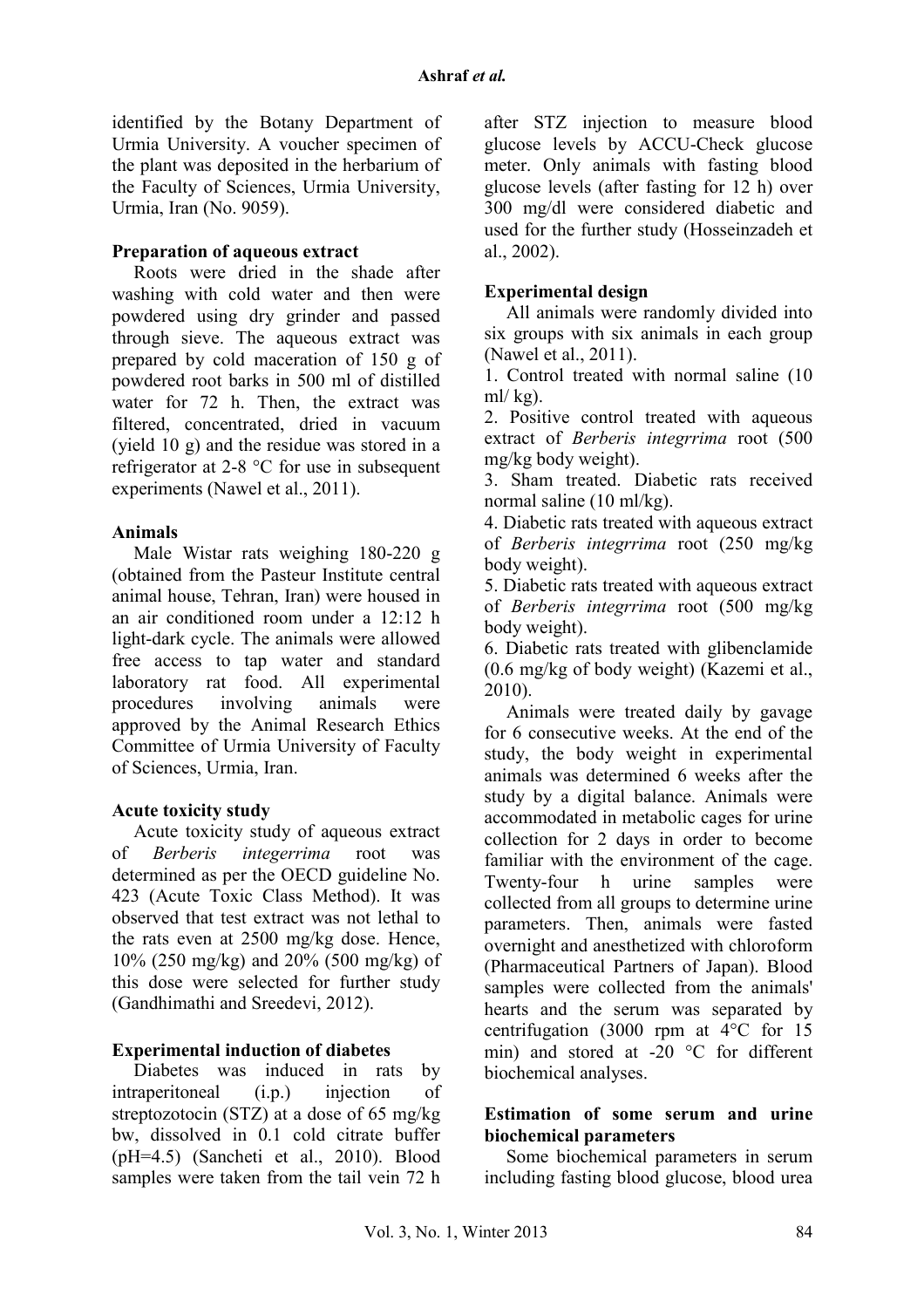nitrogen, protein, creatinine, and in urine including urea, albumin, protein, glucose, and creatinine were determined with the use of commercially available enzyme kits (Pars Azmoon, Tehran, Iran) and using an automatic analyzer (Architect c8000 Clinical Chemistry System, USA).

## **Histopathology study**

Kidneys were dissected out and the kidney samples were excised from the experimental animals of each group and washed with the normal saline. The materials were fixed in 10% buffered neutral formalin. They were processed for paraffin embedding following the microtome technique. The sections were taken at 5 um thickness processed in alcohol‐xylene series and were stained with Periodic Acid Schiff [PAS]. The sections were examined microscopically for the evaluation of histopathological changes.

## **Statistical analysis**

All Biochemical data are expressed as mean±SEM. Statistical analysis was performed using one‐way ANOVA followed by Tukey's multiple tests using SPSS (version 18) of computer software. In all cases, a p-value of less than 0.05 was considered to be significant.

## **Results**

### **Estimation of body weight, serum glucose and water intak***e*

Table 1 shows the effect of aqueous extracts of AEBIR and glibenclamide on body weight, serum glucose, and water intake. The levels of glucose in serum of STZ-induced diabetic rats were significantly  $(p<0.001)$  elevated when compared with control rats. Administration of AEBIR (250 and 500 mg/ kg bw) or glibenclamide (0.6 mg/kg bw) to diabetic rats for 42 days caused significant reduction (p<0.001) in serum glucose level in comparison with diabetic control. There was a considerable reduction  $(p<0.001)$  in the body weight of the diabetic rats as compared with the normal ones. Extract (250 and 500 mg/ kg bw) or glibenclamide (0.6 mg/kg bw) treated groups showed an increase (p<0.001) in body weight in comparison with diabetic control. Moreover, the fluid intake of STZ-induced diabetic rats were significantly  $(p<0.001)$ elevated when compared with the control rats. An elevated level of fluid intake by diabetic rats was lowered by the treatment with extracts (250 and 500 mg/ kg bw) and also by the glibenclamide (0.6 mg/kg of bw).

| <b>Gorups</b><br><b>Parameters</b>                | NC<br>$10$ ml/kg saline | N+AEBIR<br>$(500 \text{ mg/kg bw})$ | DC<br>$(10 \text{ ml/kg saline})$ | <b>D+AEBIR</b><br>$(250 \text{ mg/kg bw})$ | <b>D+AEBIR</b><br>$(500 \text{ mg/kg bw})$ | $D + G$<br>$(0.6 \text{ mg/kg bw})$ |
|---------------------------------------------------|-------------------------|-------------------------------------|-----------------------------------|--------------------------------------------|--------------------------------------------|-------------------------------------|
| $FBG$ (mg/dl)                                     | $93.80 \pm 3.35$        | $94.00 \pm 2.40$                    | $337.20 \pm 7.53^{\text{a}}$      | $162.40 \pm 2.61^{\mathrm{b}}$             | $110.40\pm.92^{\rm b}$                     | $113.00\pm3.43^{\rm b}$             |
| <b>Body Weight</b><br>$\left( \mathbf{g} \right)$ | $247.62 \pm 1.87$       | $236.86\pm3.18$                     | $137.98 \pm 2.24^{\text{a}}$      | $187.56 \pm 3.73^{\mathrm{b}}$             | $200.22 \pm 2.78^{\mathrm{b}}$             | $203.52\pm5.61^{\mathrm{b}}$        |
| Water intake<br>m/day)                            | $34.60 \pm 2.87$        | $38.80 \pm 2.41$                    | $172.00 \pm 7.06^{\text{a}}$      | $64.40\pm2.46^{\mathrm{b}}$                | 50.00 $\pm$ 4.20 <sup>b</sup>              | $64.40\pm3.35^{b}$                  |

Table 1. Effect of glibenclamide and AEBIR on body weight, serum glucose, and water intake in diabetic rats.

AEBIR: Aqueous extract of *Berberis integerrima* root, N: normal, C: control, G: glibenclamide, D: diabetic. Values are presented as mean±SEM; n=6 in each group. One way ANOVA followed by Tukey's test.<sup>a</sup>p<0.0001: diabetic controls were compared with normal controls. <sup>b</sup>p<0.001 diabetic-treated rats were compared with diabetic control.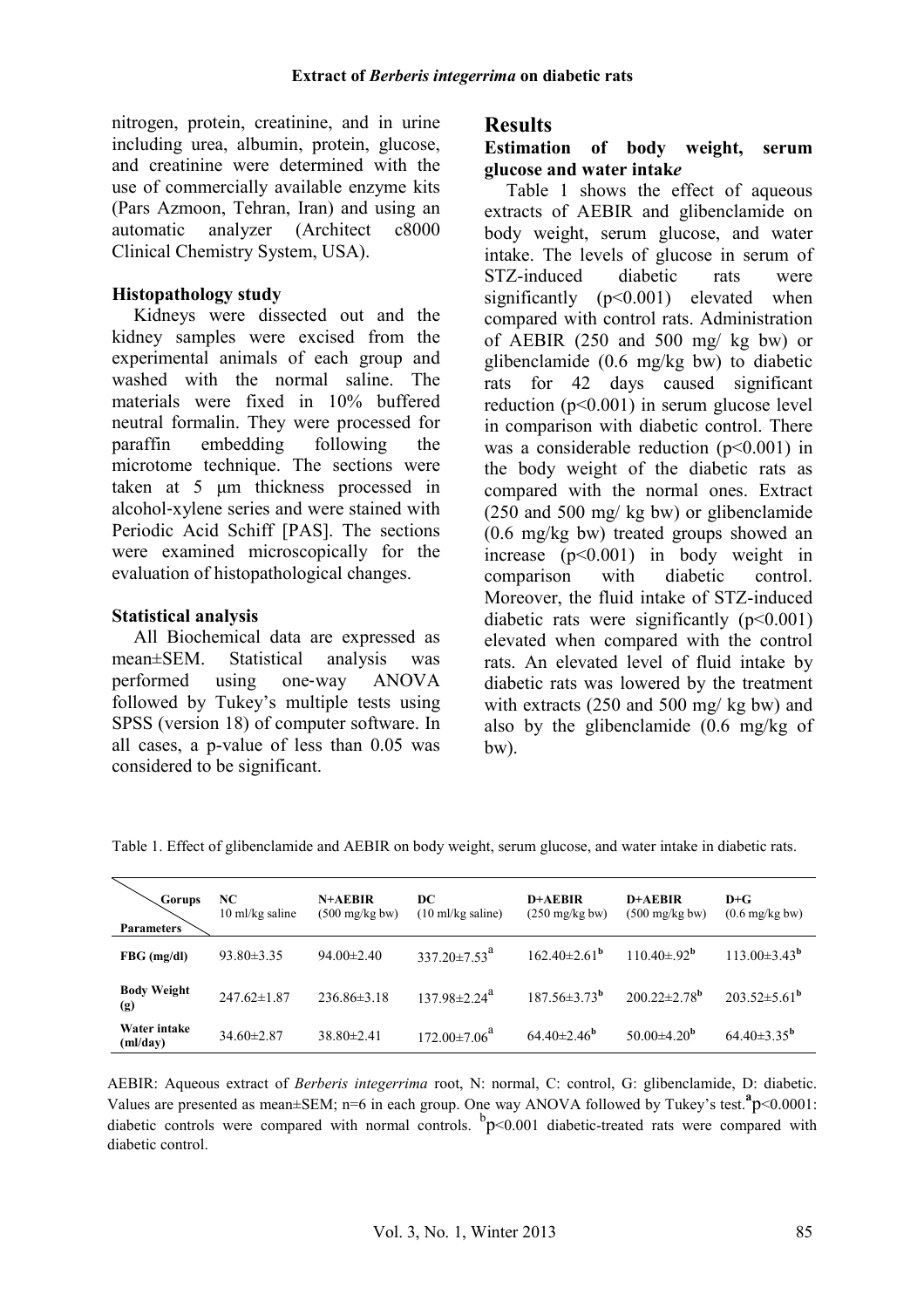#### **Kidney parameters**

The mean values of serum creatinine, serum protein, blood urea nitrogen, urine urea, urine creatinine, urine albumin, urine glucose, and urine protein, of both control and experimental groups, are presented in Table 2. STZ-induced diabetic rats showed a significant increase  $(p<0.001)$  in serum creatinine, blood urea nitrogen, urine albumin, urine glucose, and urine protein and a significant decrease  $(p<0.001)$  in urine urea, urine creatinine, and serum protein compared with the normal control. There was a significant restoration of these parameters to near normal after administration of the AEBIR and also by glibenclamide (0.6 mg/kg bw).

kidney sections showed mild thickening of the basement membrane along with mild change in the density of mesenchyme, atrophy of glomerular capillaries with increased Bowman's space (urinary space), and acute tubular necrosis (ATN). The groups that were treated with AEBIR (250 and 500mg/ kg bw) or glibenclamide (0.6 mg/kg bw) showed features of healing, i.e., normal glomerulus, normal basement membrane, and capillaries. Moreover, Bowman's space (urinary space) and acute tubular necrosis (ATN) were improved towards normal condition after treatment with AEBIR (250 and 500mg/ kg bw) or glibenclamide (0.6 mg/kg bw) (Figure 1).

### **Histopathology of kidney**

Histology of kidney in control animals showed normal structure. In diabetic rats,

 **Gorups Parameters NC**  10 ml/kg saline **N+AEBIR**  (500 mg/kg bw)  $\overline{D}C$ (10 ml/kg saline) **D+AEBIR**  (250 mg/kg bw) **D+AEBIR**  (500 mg/kg bw) **D+G**  (0.6 mg/kg bw) **Serum Creatinine (mg/dl)**   $0.66\pm0.02$   $0.61\pm0.00$   $1.70\pm0.10^{a}$ 1.00±0.13**<sup>c</sup>**  $.80\pm0.14^{d}$ .93±0.06**<sup>c</sup> Serum Protein (2.06±0.08** 2.30±0.23 0.49±0.05<sup>a</sup><br>**(2.06±0.08** 2.30±0.23 0.49±0.05<sup>a</sup>  $1.15\pm0.05^{\rm c}$ 1.80±0.10**<sup>d</sup>** 1.12±0.08**<sup>b</sup> Blood urea Blood urea**<br> **nitrogen** (mg/dl) 9.13±0.58 8.30±0.64 32.54±0.85<sup>a</sup> 14.68±1.14**<sup>d</sup>** 11.20±0.66**<sup>d</sup>** 12.27±0.63**<sup>d</sup> Urine Creatinine (mg/dl) 67.30±2.33 66.97±2.47 16.36±1.02**<sup>a</sup>  $26.12 \pm 1.55$ **b** 33.66±2.40**<sup>d</sup>** 30.20±0.92**<sup>d</sup> Urine Urea**   $2.74\pm0.12$   $2.88\pm0.11$   $0.63\pm0.10^{a}$ 1.70±0.28**<sup>b</sup>** 2.54±0.22**<sup>d</sup>** 1.98±0.27**<sup>c</sup> Urine Proteine UTIRE FTOLEIRE** 17.68±0.89 16.98±0.76 35.91±2.68<sup>a</sup> 22.04±2.09**<sup>d</sup>** 20.30±0.57**<sup>d</sup>** 21.34±0.79**<sup>d</sup> Urine Albumine Urine Albumine**  $2.30\pm0.13$   $1.18\pm0.12$   $23.02\pm0.98^{\circ}$ 8.70±0.46**<sup>d</sup>** 4.51±0.33**<sup>d</sup>** 7.40±0.22**<sup>d</sup> Urine glucose (mg/dl)** 13.28±0.41 12.81±0.31 528.60±10.00<sup>a</sup> 198.20±3.51**<sup>d</sup>** 135.80±5.81**<sup>d</sup>** 130.80±7.65**<sup>d</sup>**

Table 2. Effects of glibenclamide and AEBIR on kidney parameters in diabetic rats.

AEBIR: Aqueous extract of *Berberis integerrima* root, N: normal, C: control, G: glibenclamide, D: diabetic. Values are presented as mean $\pm$ SEM; n = 6 in each group. One way ANOVA followed by Tukey's test,  $a_p$ <0.0001: diabetic controls were compared with normal controls.<sup>b</sup>p<0.05 and <sup>c</sup><sub>p</sub><0.01, <sup>d</sup><sub>p</sub><0.001: diabetic treated rats were compared with diabetic control.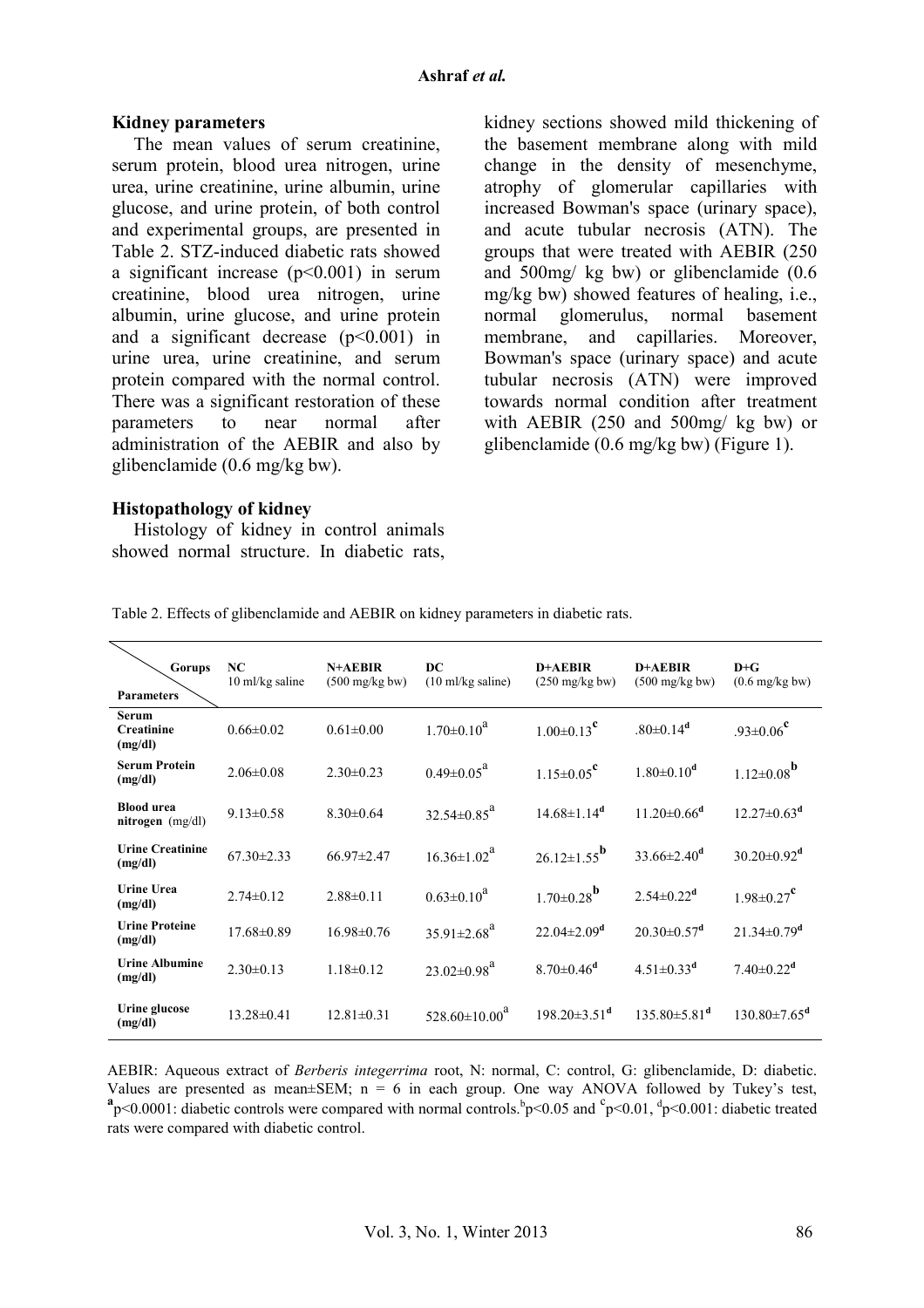

Figure 1. Histopathological evalution of kidney sections. Formalin fixed kidney sections of 5 µ thickness from control and diabetic were stained with PAS and images were taken at the magnification of 400×. Various panels represent control kidney (A), diabetic kidney (B1, B2), diabetic kidney treated by 250 mg/kg of AEBIR (C), diabetic kidney treated by 500 mg/kg of AEBIR (D), diabetic kidney treated by 0.6 mg/kg of glibenclamide (E). Mild thickening of the basement membrane (I), mild change density of mesenchyme (II), atrophy of glomerular capillaries (V), increased Bowman's space (urinary space) ( IV) and acute tubular necrosis (III). AEBIR: aqueous extract of *Berberis integerrima* root.

### **Discussion**

The main function of the kidneys is to excrete the waste products of metabolism and to regulate the body concentration of water and salt. STZ administration elevated renal markers, i.e., serum urea nitrogen, creatinine, urine albumin, urine glucose, and urine protein and decreased urine urea and urine creatinine which are found responsible for proper maintenance, functioning of kidney, and change in the glomerular filtration rate (Alderson et al., 2004; Mauer et al., 1981).

These changes were observed in the present study, while AEBIR (250 and 500 mg/ kg bw) or glibenclamide (0.6 mg/kg bw) decreased the level of fasting blood glucose, water intake, serum urea nitrogen, serum creatinine, urine protein, urine albumin, and urine glucose and increased body weight, serum protein, urine urea, and urine creatinine. Hence, our current study confirmed that aqueous extract-treated diabetic rats showed significant improvement in renal functions such as urine protein and urine albumin. It has been reported that in STZ-induced diabetic rats, the renal pathological changes and deteriorated functions are very similar to human diabetes (Stambe et al., 2003).

Alloxan monohydrate and streptozotocin are drugs that selectively destroy ß-cells of pancreas and thus induce experimental diabetes. Moreover, it has been reported that in Alloxan monohydrate and STZinduced diabetic rats, the renal and liver undergo pathological changes (Sun et al., 2008; Stambe et al., 2003). Glomerular and tubular hypertrophy, increased basement membrane thickness, tubulointerstitial fibrosis, and arteriosclerosis are the pathologic features of diabetic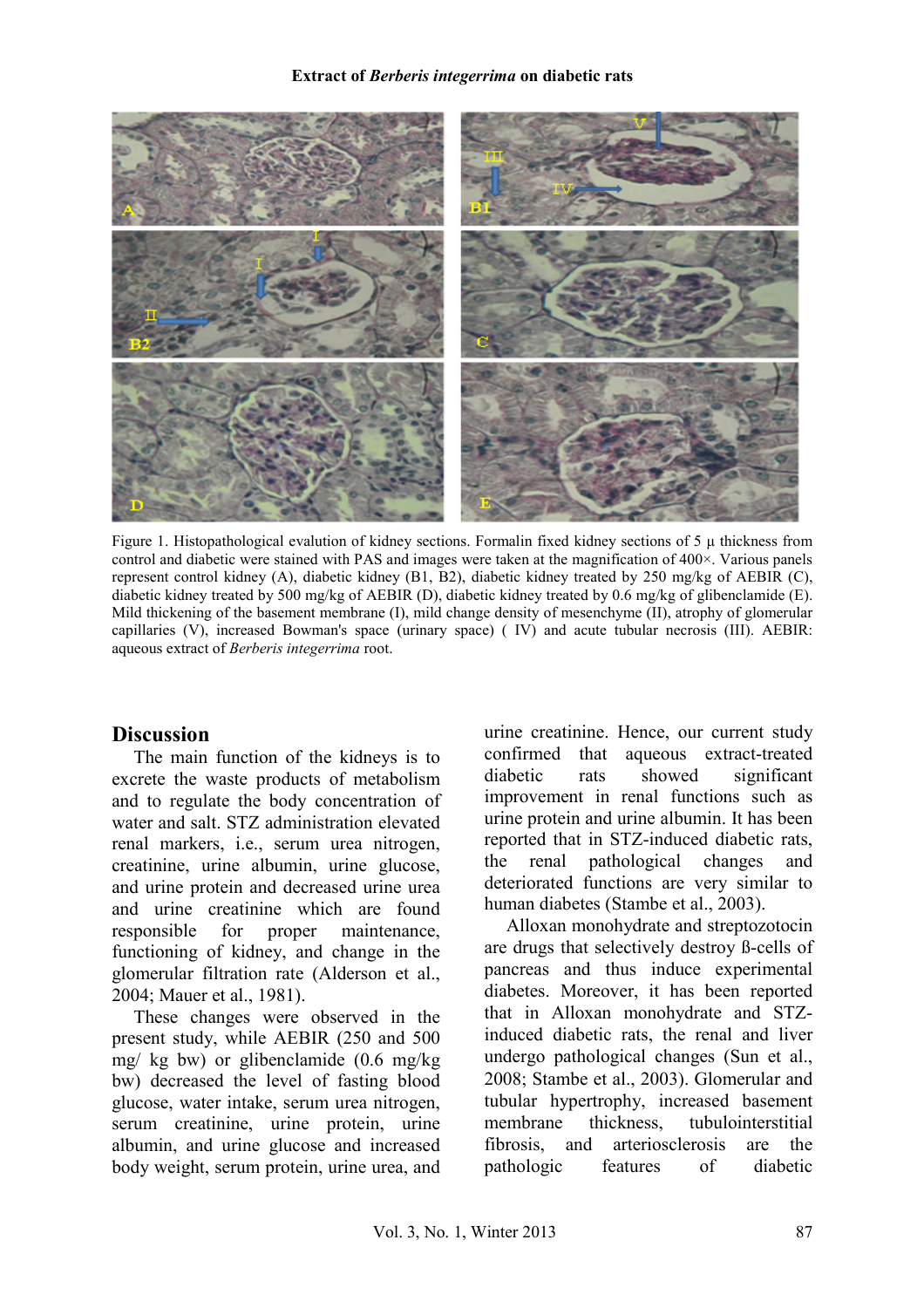nephropathy. These features are primarily the extent of diffuse mesangial matrix expansion and increased albuminuria that correlate best with progression to renal failure (Haneda, 2006).

Many studies have been shown a significant increase in the rate of kidney cell damage (nephropathy) in diabetes disorders (Ahmed and Osman, 2006; Rashki et al., 2009; Liu et al., 2008). Finally, this nephropathy reduces the physiological function and changes in the structure of kidney in diabetes disease (Rosolowsky et al., 2008). Hyperglycemia increases the generation of free radicals by glucose auto-oxidation and the increment of free radicals may lead to kidney cells damage (Sharma et al*.*, 2006).

Presence of flavonoids, alkaloids, glycosides, phenolics, and tannins in the phytochemical screening of the plants are likely to be responsible for the antidiabetic effects (Manickam et al., 1997; Akowuah et al., 2002). One of these studies was conducted by Rashki et al., which demonstrated that administration of the garlic Juice (1 ml/100g bw) significantly decreased the serum urea and creatinine and a significantly increased in urine urea, urine creatinine, and creatinine clearance when compared with the control diabetic rats (Rashki et al., 2009). Moreover, a variety of alkaloids can be obtained from root and stem bark of barberry plant, which Berberine is the most important of (Ivanovska and Phlipov, 1999). In a study that showed the administration of Berberine (200 mg/kg/d) caused a significantly ameliorated the ratio of kidney weight to body weight, FBG, serum urea nitrogen, creatinine, and 24-h urinary protein were significantly decreased in the Berberine treatment group compared with the diabetic model group (Liu et al., 2008). In addition, in another study, authors reported that the administration of the Berberine (100 and 200 mg/kg bw) to diabetic rats caused a significant decrease in fasting blood glucose, insulin levels, total cholesterol, triglyceride levels, urinary protein excretion, serum creatinine, and blood urea nitrogen (Wu et al., 2012) .

Berberine also enhances the hypoglycemic action of insulin in diabetic animal models (Ko et al., 2005). Recent evidence has demonstrated that Berberine ameliorates proteinuria in type 2 diabetic rats (Si et al., 2005). Therefore, it is possible that Barberry root extract through their secondary metabolites especially Berberine, is able to reduce blood glucose and protect the kidneys in diabetic patients.

From the overall results of the biochemical and histopathological examinations, it could be inferred that aqueous extract of *Berberis integerrima* showed the beneficial effect (especially at dose of 500 mg/kg bw) on renal function in STZinduced diabetic rats. Further study on aqueous extract of *Berberis integerrima* could be extended for the isolation and structure determination of the beneficial effect on renal and liver function principle(s).

### **Acknowledgments**

The authors would like to express thanks to Mrs. Farnad expert of biochemistry laboratory, Biology Department, Urmia University, Iran, for providing laboratory Facilities

## **Conflict of interest**

There is not any conflict of interest in this study.

# **References**

- Ahmed MH, Osman MM. 2006. Improving laboratory diagnosis of diabetic nephropathy with the use of glomerular filtration rate. Diabetes Technol Ther, 8: 688-690.
- Akowuah GA, Sadikun A, Mariam A. 2002. Flavonoid identifi-cation and hypoglycaemic studies of the butanol fraction from Gynura procumbens. Pharm Biol, 40: 405- 410.
- Alderson NL, Chachich ME, Frizzell N, Canning P, Metz TO et al. 2004. Effect of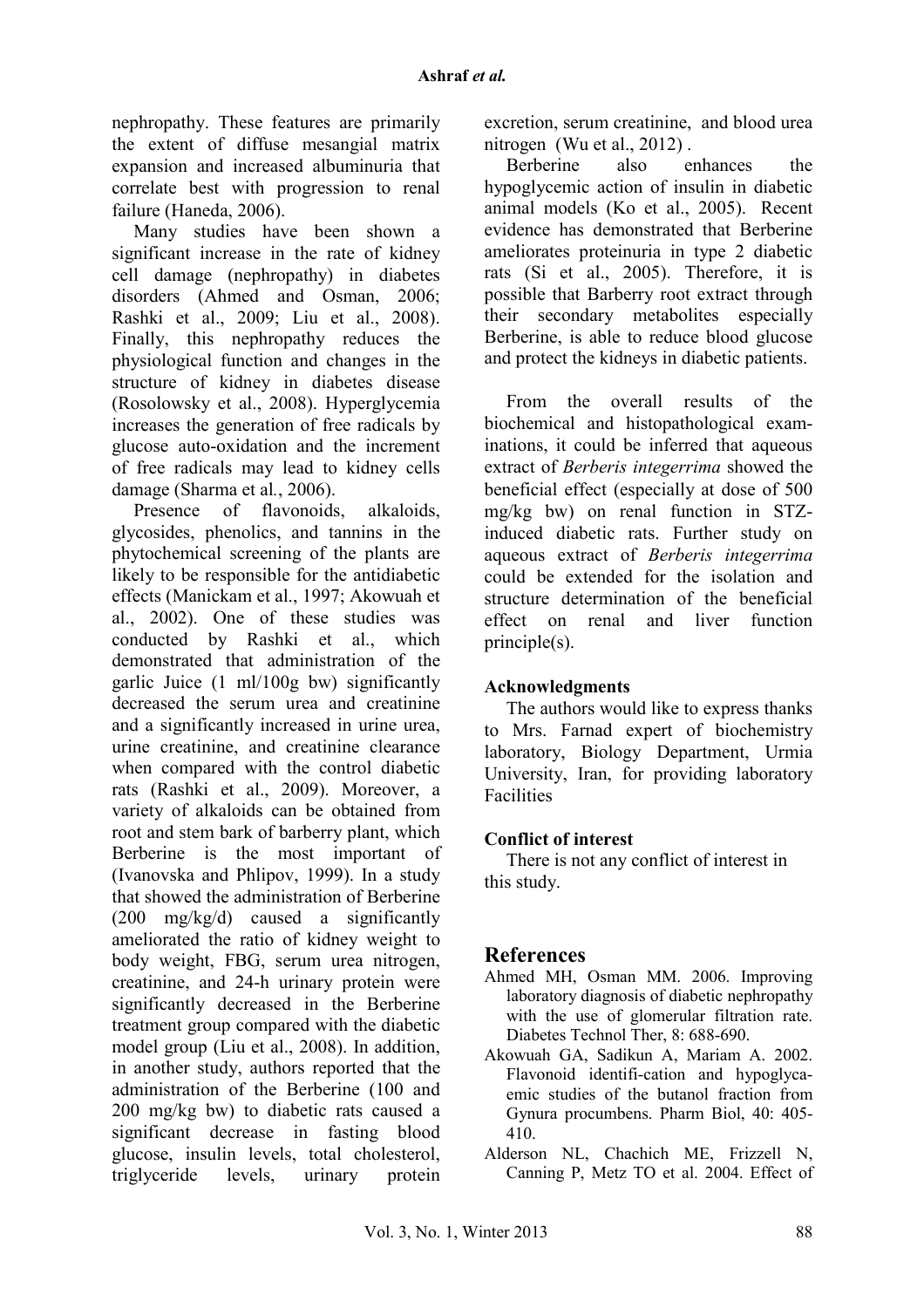antioxidants and ACE inhibition on chemical modification of proteins and progression of nephropathy in streptozotocin diabetic rat. Diabetologia, 47: 1385- 1395.

- Arayne MS, Sultana N ,Bahadur SS. 2007. The berberis story: Berberis vulgaris in therapeutics. Pak J Sci, 20: 83-92.
- Doggrell SA. 2005. Berberine-a novel approach to cholesterol lowering. Expert Opinion Investing Drugs, 14: 683-685.
- Edem DO. 2009. Hypoglycemic effects of ethanolic extracts of Alligator Pear Seed (Persea Americana Mill) in rats. Eur J Sci Res, 33: 669-678.
- Esteghamati A, Gouya MM, Abbasi M, Delavari A, Alikhani S, et al. 2008. Ptevalence of diabetes and impaired fasting glucose in the adult population of iran:National Survey of Risk Faktors for Non Communicable Diseases of Iran. Diabetes-care, 31: 96-98.
- Floretto P, Steffes MW, Sutherland ERD, Goetz CF, Mauer M. 1998. Reversal of lesions of diabetic nephropathy after pancreas transplantation. NEJM, 339: 69-75.
- Gandhimathi R, Sreedevi A. 2012. Cerebroprotective effect of synedrella nodiflora linn. against cerebral ischemia in rats. Int J of Pharmacol Res, 2: 16-21.
- Gilgun-Sherki Y, Melamed E, Offen D. 2001. Oxidative stress induced neurodengenerative diseases: The need for antioxidants that penetrate the blood brain barrier. Neuropharmacology, 40:959-75.
- Giorgino F, Lavida L, Cavallo PP, Solnica B, Fuller J, et al. 2004. Factors associated with progression to macroalbuminuria in microalbuminuria type 1 patients: Eurodiab prospective and complications study. Diabetologia, 4: 1413-1418.
- Haneda M. 2006. Mechanisms for the development and progression of diabetic nephropathy. Nippon Rinsho, 64: 427-432.
- Hosseinzadeh H, Ramzani M, Danaei AR. 2002. Antihyperglysemic effect and acute toxicity of Securigera securidaca L. seed Extracts in mice. Phyto Res, 16: 745-747.
- Ivanovska N, Phlipov S. 1999. Study on the anti-inflammatory action of berberis vulgaris root extract, alkaloid fractions and pure alkaloid. Int J Ethnopharmacol, 64: 161-166.
- Kazemi S, Asgary S, Moshtaghian J, Rafieian M, Adelnia A, et al. 2010. Liver-protective

effects of hydroalcoholic extract of Allium Hirtifolium Boiss in rats with alloxaninduced diabetes mellitus. ARYA Atherosclerosis Journal, 6: 11-15.

- Ko BS, Choi SB, Park SK, Jang JS, Kim YE, et al. 2005. Insulin sensitizing and insulinotropic action of berberine from Cortidis Rhizoma. Biol Pharm Bull, 28: 1431-1437.
- Kumar S, Kumar D, Rakash O. 2008. Evaluation of antioxidant potential, phenolic and flavonoid contents of hibiscus liliaceous flowers. EJAF, 7: 2863-2871.
- Levey AS. 2002. Nondiabetic kidney disease. N Engl J Med, 347: 1505-1511.
- Li WL, Zheng HC, Bukuru J, De KN. 2004. Natural medicines used in the traditional Chinese medical system for therapy of diabetes mellitus. J Ethnopharmacol, 92: 1- 21
- Liu W, Hei Z, Nie H, Tang F, Huang H, et al. 2008. Berberine ameliorates renal injury in streptozotocin-induced diabetic rats by suppression of both oxidative stress and aldose reductase. Chin Med J, 121: 706-712.
- Mahalingam G, Krishnan K. 2008. Antidiabetic and Ameliorative Potential of Ficus bengalensis Bark extract in Streptozotocininduced diabetic rats. Ind J of Clin Bioch*,* 23: 394-400.
- Manickam M, Ramanathan M, Jahromi MA, Chansouria JP, Ray AB. 1997. Antihyperglycaemic activity of phenolics from Pterocarpus marsupium, J Nat Prod, 60: 609-610.
- Mauer SM, Steffes MW, Brown DM.1981. The kidney in diabetes. Am J Med, 70:603-612.
- Nawel M, Mohamed E, Amine D, Hocine A, Boufeldja T. 2011. Hypoglycaemic effect of Berberis vulgaris L. in normal and streptozotocin-induced diabetic rats. Asian Pac J Trop Biomed, 468-471.
- NIDDK (National Institute of Diabetes and Digestive and Kidney Diseases). 2007. Kidney.
- Rashki KM, Gol A, Dabiri SH. 2009. Preventive Effects of Garlic Juice on Renal Damages Induced by Diabetes Mellitus in Rats. Iran J Endocrinol Metab, 13: 331-339.
- Renu A, Saiyada NA, Odenbach S. 2004. Effect of reinstitution of good metabolic control on oxidative stress in kidney of diabetic rats. J Diab Compl, 5: 282-288.
- Rosolowsky ET, Niewczas MA, Ficociello LH, Perkins BA, Warram JH, et al. 2008.